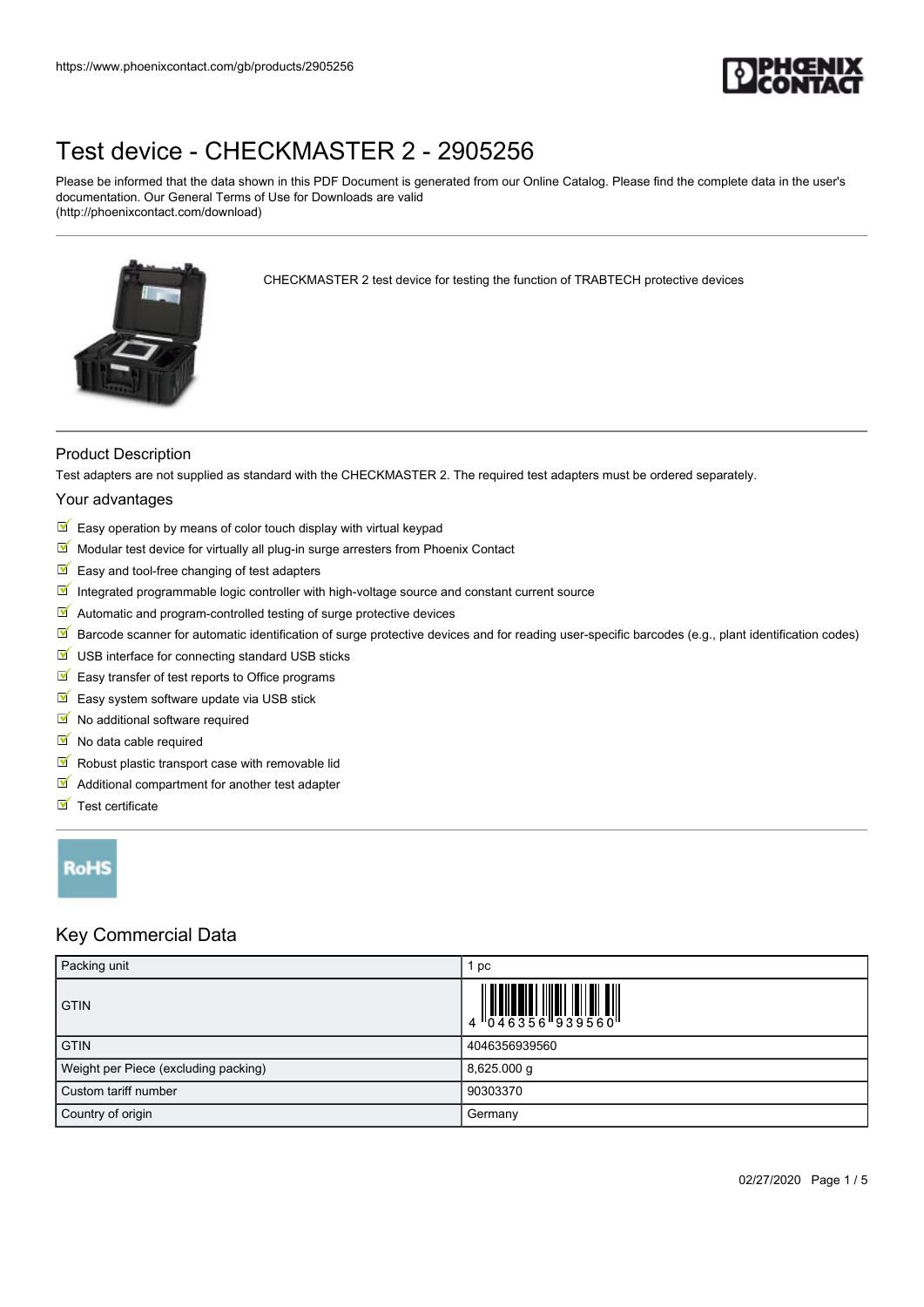

## Technical data

#### **Dimensions**

| Width  | 432 mm |
|--------|--------|
| Height | 170 mm |
| Depth  | 301 mm |

#### Ambient conditions

| Degree of protection                    | I IP30 (in the ready-to-operate state) |
|-----------------------------------------|----------------------------------------|
| Ambient temperature (operation)         | l 5 °C … 35 °C .                       |
| Ambient temperature (storage/transport) | l -10 °C  60 °C .                      |
| Permissible humidity (operation)        | 20 %  80 % (relative humidity)         |

#### **General**

| Standards/specifications | DIN EN 61010-1 2011 |
|--------------------------|---------------------|
| Nominal voltage $U_N$    | 230 V AC            |
|                          | 100 V AC  240 V AC  |
| Nominal frequency $f_N$  | 50 Hz (60 Hz)       |
| Color                    | black               |
| Housing material         | <b>ABS</b>          |
| Overvoltage category     | Ш                   |
| Degree of pollution      | 2                   |
| Protection class         |                     |

#### Data interfaces

| Interface         | <b>USB</b>    |
|-------------------|---------------|
| $\sim$            | ${^{T}$ vpe A |
| Connection method | . .           |

#### Connection data

| Connection name   | Power supply                                             |
|-------------------|----------------------------------------------------------|
| Connection method | I Inlet connector for non-heating dev. - IEC 60320-1/C14 |

### Connection line

| Cable/line name    | <b>H05 VV-F</b> |
|--------------------|-----------------|
| Fixed cable length | 3 m             |

### Environmental Product Compliance

| I REACh SVHC | 4-Nonylphenol, ethoxylated                                          |
|--------------|---------------------------------------------------------------------|
|              | 1,2-dimethoxyethane,ethylene glycol dimethyl ether (EGDME) 110-71-4 |
|              | Lead 7439-92-1                                                      |

## **Classifications**

eCl@ss

| eCl@ss 5.1 | 27141100 |
|------------|----------|
| eCl@ss 6.0 | 27201100 |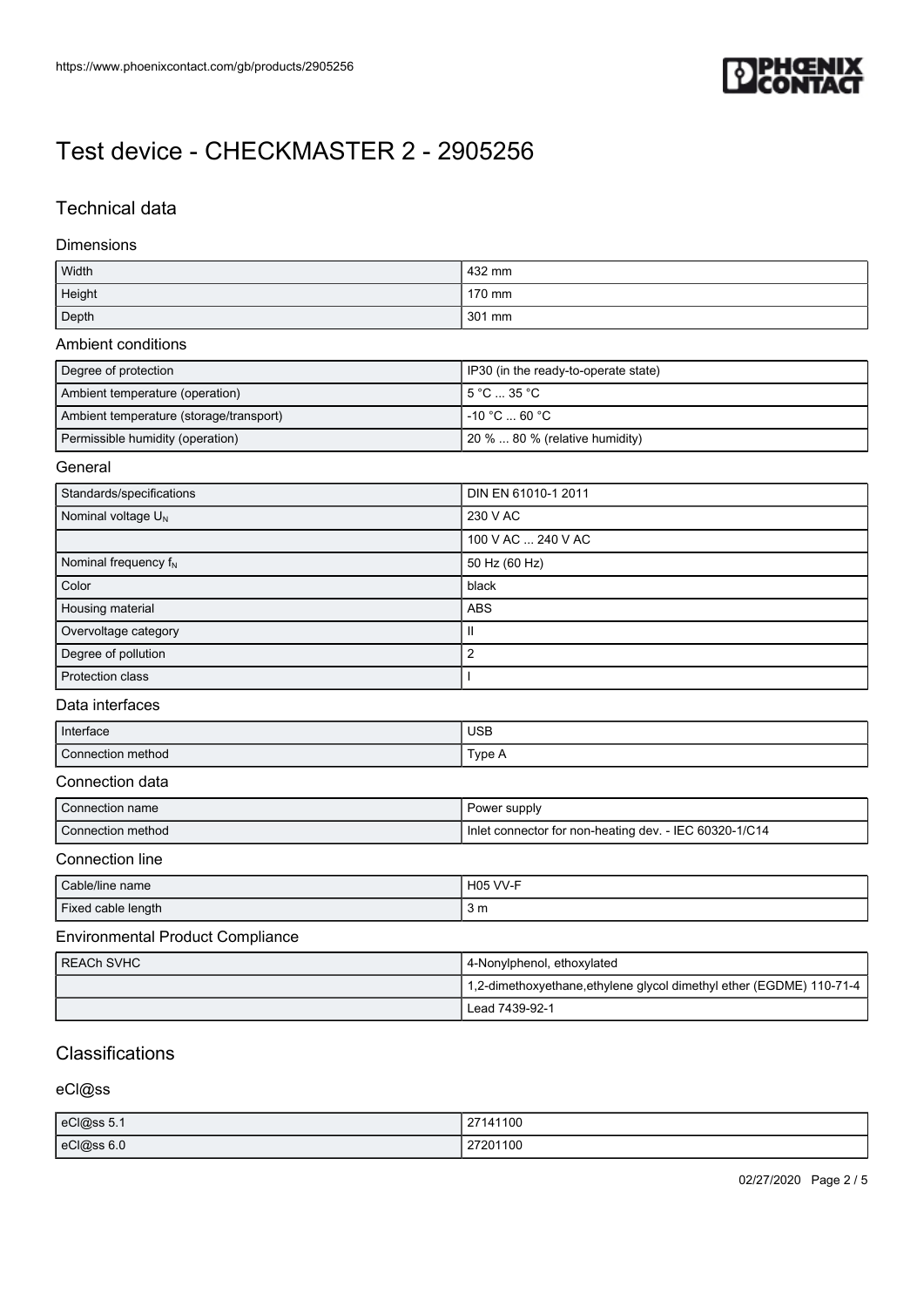

## **Classifications**

#### eCl@ss

| eCl@ss 7.0 | 27201114 |
|------------|----------|
| eCl@ss 8.0 | 27201114 |
| eCl@ss 9.0 | 27201114 |

### ETIM

| <b>ETIM 4.0</b>     | EC002496 |
|---------------------|----------|
| ETIM 5.0            | EC002495 |
| ETIM <sub>6.0</sub> | EC002495 |
| ETIM 7.0            | EC002495 |

### Accessories

### Accessories

Arrester test system

[Transport case - PA-CASE 2 - 2906272](https://www.phoenixcontact.com/gb/products/2906272)



Transport case for accommodating 4 TRABTECH CM 2-PA... test adapters

Necessary add-on products

[Test device adapter - CM 2-PA-FLT/VAL-CP/SEC - 2905283](https://www.phoenixcontact.com/gb/products/2905283)



CHECKMASTER 2 test adapter for the FLT-CP, FLT-SEC, VAL-CP, and VAL-SEC product ranges

[Test device adapter - CM 2-PA-VAL-MS - 2905265](https://www.phoenixcontact.com/gb/products/2905265)



CHECKMASTER 2 test adapter for the VAL-MS product range

02/27/2020 Page 3 / 5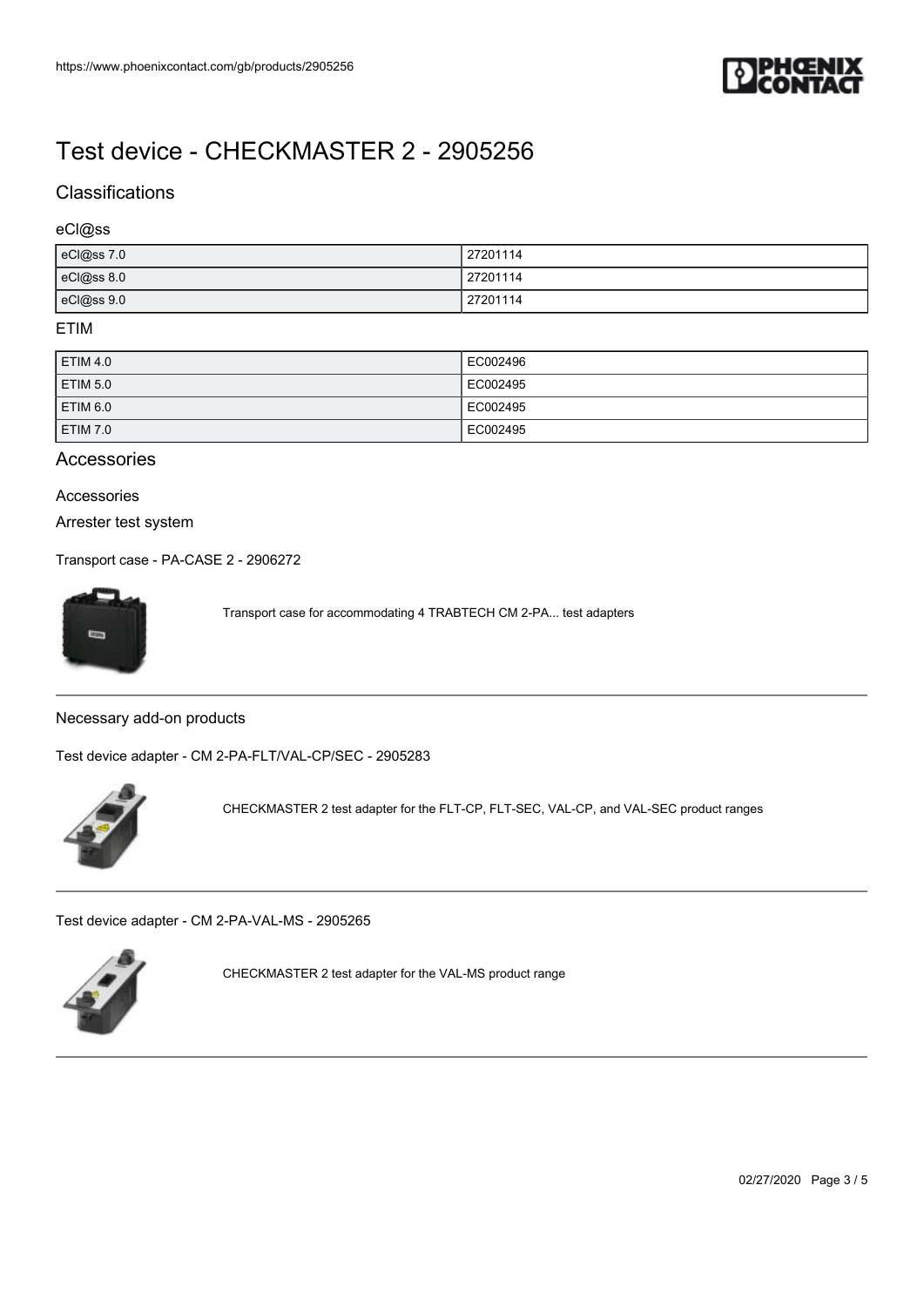

## Accessories

[Test device adapter - CM 2-PA-PLT-UT/PT - 1027866](https://www.phoenixcontact.com/gb/products/1027866)



CHECKMASTER 2 test adapter for the PLT-SEC...UT/PT product ranges, 17.5 mm

[Test device adapter - CM 2-PA-PT/PLT - 2905284](https://www.phoenixcontact.com/gb/products/2905284)



CHECKMASTER 2 test adapter for the PT and PLT-SEC product ranges, 17.5 mm

[Test device adapter - CM 2-PA-CTM - 2905282](https://www.phoenixcontact.com/gb/products/2905282)



CHECKMASTER 2 test adapter for the CTM product range

[Test device adapter - CM 2-PA-PT4/PLT3S - 2907019](https://www.phoenixcontact.com/gb/products/2907019)



CHECKMASTER 2 test adapter for the PT and PLT-SEC product ranges, 35 mm

[Test device adapter - CM 2-PA-SEC-HYBRID - 2907889](https://www.phoenixcontact.com/gb/products/2907889)



CHECKMASTER 2 test adapter for the FLT-SEC-H product range.

02/27/2020 Page 4 / 5